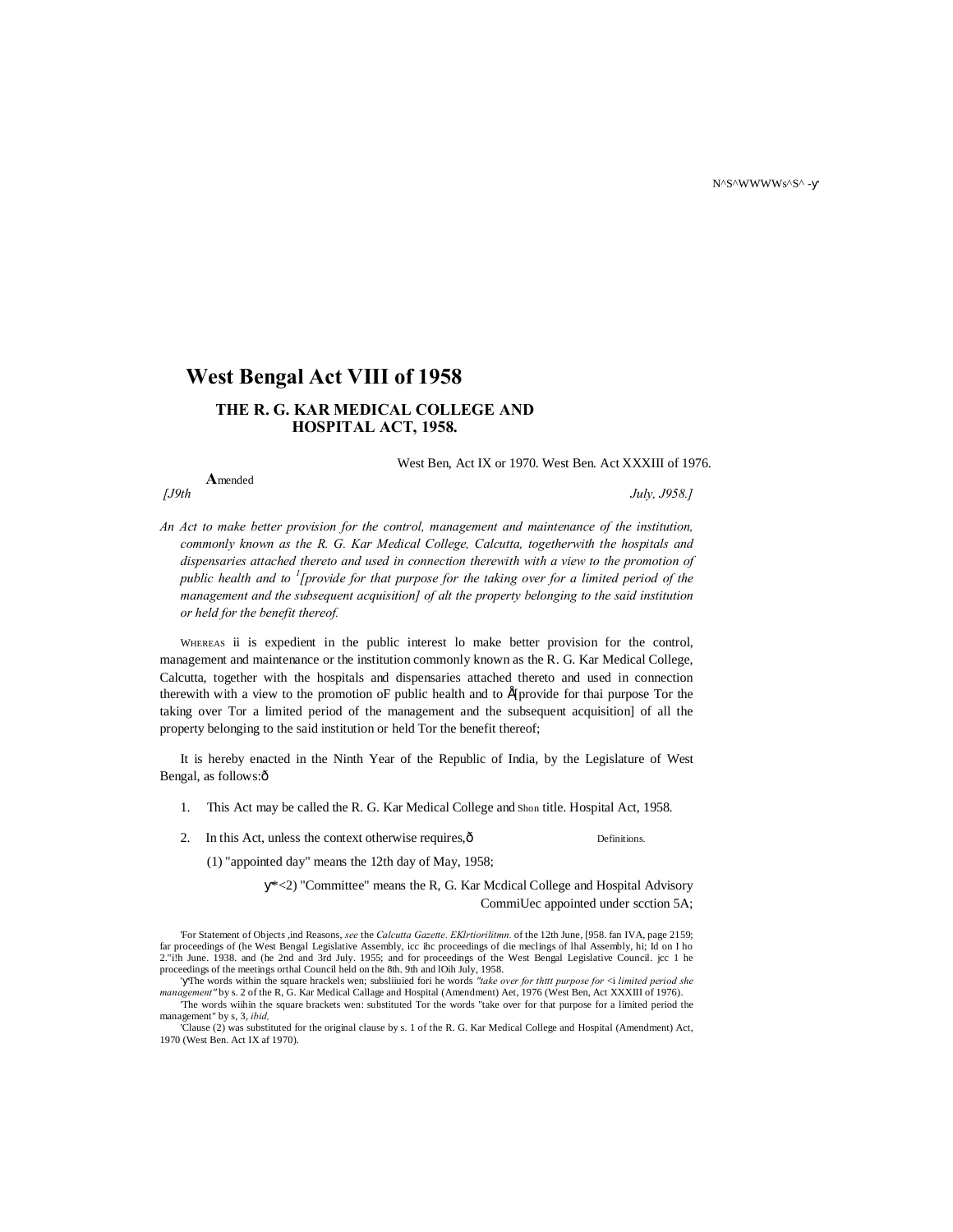The R, G. Kar Medical College and Hospital Act, J958.

[West Ben. Acl

É-

(Section 3.)

(3) "the institution" mgans the R. G. Kar Medinal College, Calcutta, together with the the hospitals and dispensaries attached theretonnduscd in connection therewithandincludes all lecture rooms, museums, laboratories, libraries, hostels and boarding houses used i n connection with or as accessories lo or adjuncts of the said college, hospitals or dispensaries.

3. With effect from the appointed day and for a period of [twenty

years] thereafter [, or, in the case of acquisition of the institution under section 3A, till the date of such acquisition, whichever is earlier]ô

- (1) the institution together withô (a) alllands thereof and appurtenant thereto and all buildings,
	- erections and fixtures on such lands,
	- (b) all furniture, equipments, stores, drugs, monies and other assets of the institution, and
	- (c) all other properties and assets of the institution, which immediately before the appointed day vested in the Board of Trustees of the Medical Education Society of West Bengal, a Society registered under the Societies XXI of i860. Regitration Act. I860,

shall stand transferred to the State Government and shall remain under the control and management of the State Government;

- (2) all deeds of gift, endowment, bequest, trust or otherwise covering all properties and assets referred to in sub-clause (c) of clause (I) shall be construed as if they were executed in favour of the State Government;
- (3) all gonLracis, debts and liabilities of the institution shall be deemed to be contracts, debts and liabilities of the State Government:
- (4) the institution shall be run by the State Government as a State institution;
- (5) persons employed in the institution and continuing in office immediately before the appointed day, shall, subject to such terms and conditions, not being less advantageous than v\*hat they were entitled to immediately before the appointed day, as may be determined by the State Government<sup>3\*</sup> \* \* \* \* \* \* \* be deemed to be employees of the State Government.

156

Transit.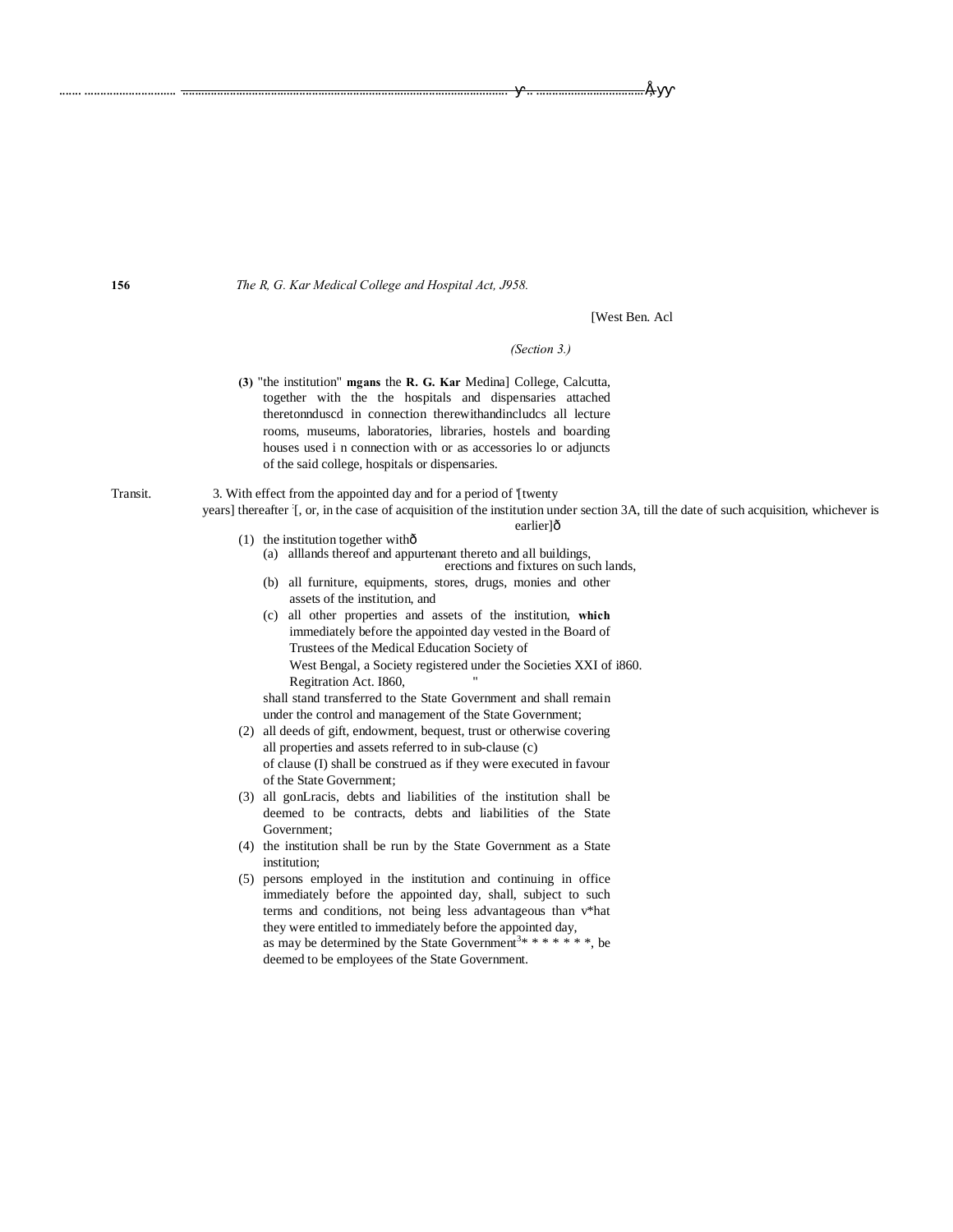^ ^ LI. IW.^1 -J.L J^y."!y^yv VyM. Mftyi ?-V>yijuji. 1;. w, y ^ 1,v\A, t AA 'Jv' A*kk\*

*The R. C. Kar Medical College and Hospital Act, 1958.* 157

### *(Section 3A.)*

- <sup>-1</sup>3A. (1) The State Government may, if it so thinks fit, al any time Acquisiiion wilhin the period of twenty years referred to in section 3, acquire the in.«iiuijon. institution by notification published in the *Official Gazette.* (2) On and from the date on which the notification referred to in subsection (1)
	- is published (hereinafter referred to as the date of vesting), $\hat{o}$
	- $(i)$  the institution together with $\hat{o}$ 
		- (a) all lands thereof and appurtenant thereto and all buildings,
	- erections and fixtures on such lands,
		- (b) all furniture, equipments, stores, drugs, monies and other assets of the institution, and
- (c) all other properties and assets of the institution, which immediately before the appointed day vested in the Board of Trustees of the Medical Education Society of West Bengal, a Society registered under the Societies xxt of IEGO. Registration Act, 1860,

shall stand transferred to and vest absolutely in the State Government free from all encumbrances;

- (ii) all deeds of gift, endowment, bequest or trust, covering all properties and assets referred to in sub-clause (c) of clause (i), shall be construed as if they were executed in favour of the State Government;
- (iii) the institution shall be run by the State Government as a State institution;
- (iv) any contract, whetherexpress or implied, or other arrangement, whether made under any statute or otherwise, in relation to the management of any property or other affair of the institution, and in force immediately before the dale of vesting shall be deemed to have terminated on and from the date of vesting;
- (v) every person who has been an employee of the institution before the dale of vesting shall, on and from the date of vesting, become an employee of the State Government and shall hold office on the same terms and conditions as would have been admissible to him if there had been no such vesting and shall continue to do so unless and until his employment under the State Government is duly terminated or until the terms and conditions of his service are duly altered by the State Government by rules made in this behalf:

**VIII of 1958.]**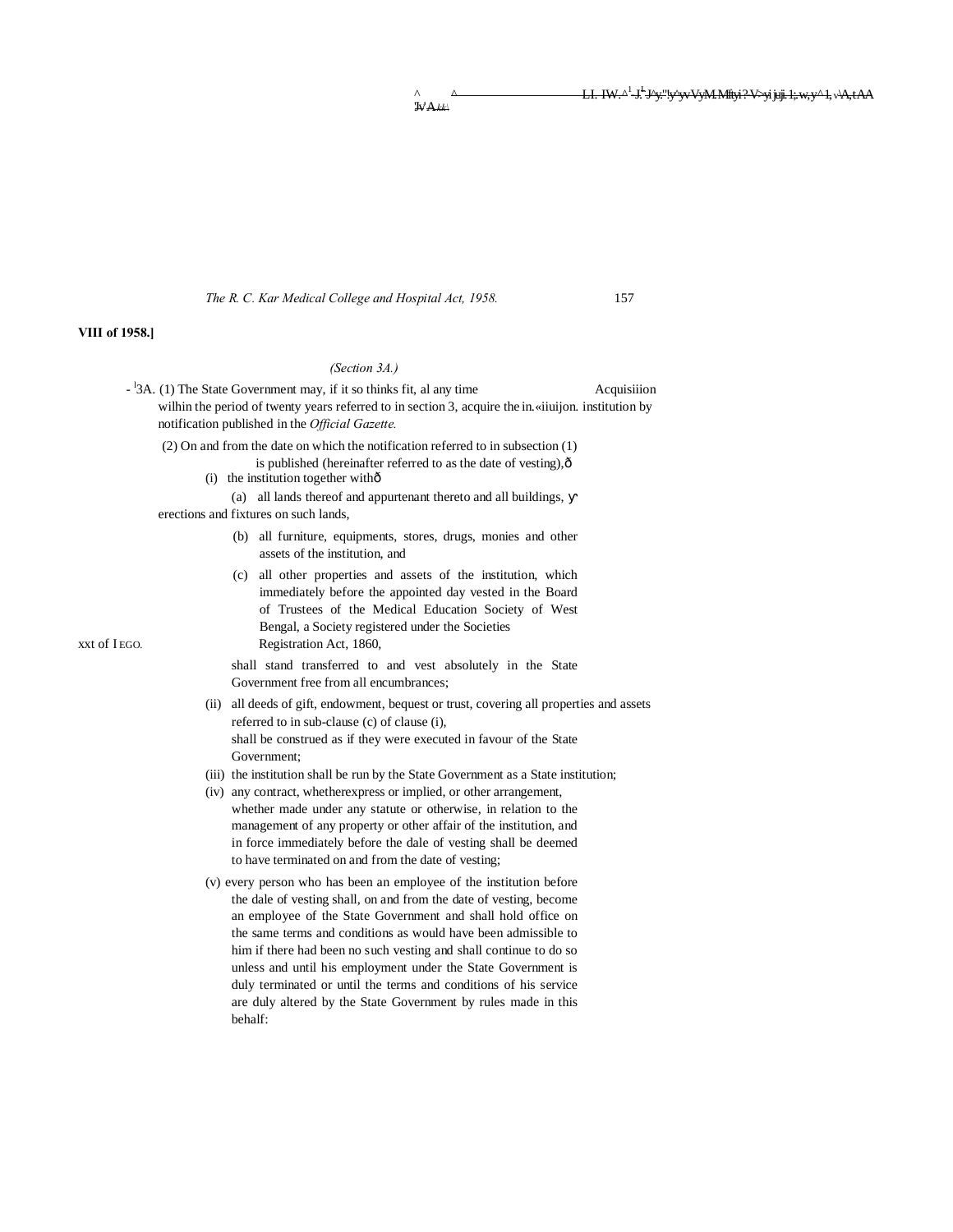]5S *The R. G. Kar Medical College and Hospital Ad. J 958.*

**[West Ben. Act**

159

## *(Sections 3B, 4.)*

Provided that the services of every person who expresses his unwillingness to continue in scrvice in terms of ihe provisions of lliis clause shall stand terminated with effect from ihc dale of vesting or from any subsequent date to be notified by him;

(vi) notwithstanding anything contained in any law for the lime being in Force or in any contract, custom or usage, lo the contrary, the transfer of the scrvice of any employee of the institution to the service of the State Government shall not entitle such employee to any compensation on any account whatsoever and no claim in this behalf shall be entertained by uny court, tribunal or other authority.

'3B. (I) The State Government shall deposit, in cash, in the Court of the District Judge or24-Parganas to the credit of ihe Board of Trustees of the Medical Education Society of West Bengal, a Society registered under the Societies Registration Act, 1860, being owners of the properties of the institution, an amount calculated at the rale ofrupces one hundred for every year or part thereof during which ihe management of ihe insiitution remained vested in the State Government, for the vesting in the Slate Government of such management, and the Court shall, upon application, authorise the State Government to utilise the amount so deposited for the persons who are beneficially entitled to the asseis of the insiitution under the trust.

(2) The State Government shall also deposit in cash, in the said Court to the crcdrt of the Board of Trustees of the Medical Education Socicty of West Bengal aforesaid, an amoun t equal to the sum o f five thousand rupees for the transfer to, and vesting in, the Slalc Government under section 3A, of ihc institution together with all its propenies.

(3) For the avoidance of doubts it is hereby declared that the liabilities of the insiitution in relation to its propenies which have vested in the Slate Government under section 3A, shall be met from the amount referred loin subsection  $(2)$ .

(4) In meeting the liabilities of the institution in relation to its properties which have vested in ihe Slate Government under section 3A, ihe Court shall distribute the amount referred 10 in sub-scction (2), amongst the creditors of the insiitution, whether secured or unsecured, in accordance with their rights and interests, and if there is any surplus left after such distribution, the same shall be allowed by the Court, upon application, to be utilised by the State Government for the persons beneficially entitled 10 the assets of the institution under the trust.

-4. AI1 p rope rties of the ins ti tu lion ira n s fe rrc d to the S tat e Go ve rn m e nt under this Acl shall be utilized for the purposes for which they were being utilized immediately before the appointed day by the institution and for such improvements of ihe institution as may be approved by the Slate Government:

XXI of 1860.

Utilization of properties transferred [ [ [lie Si ale Government.

Ai nounito he paid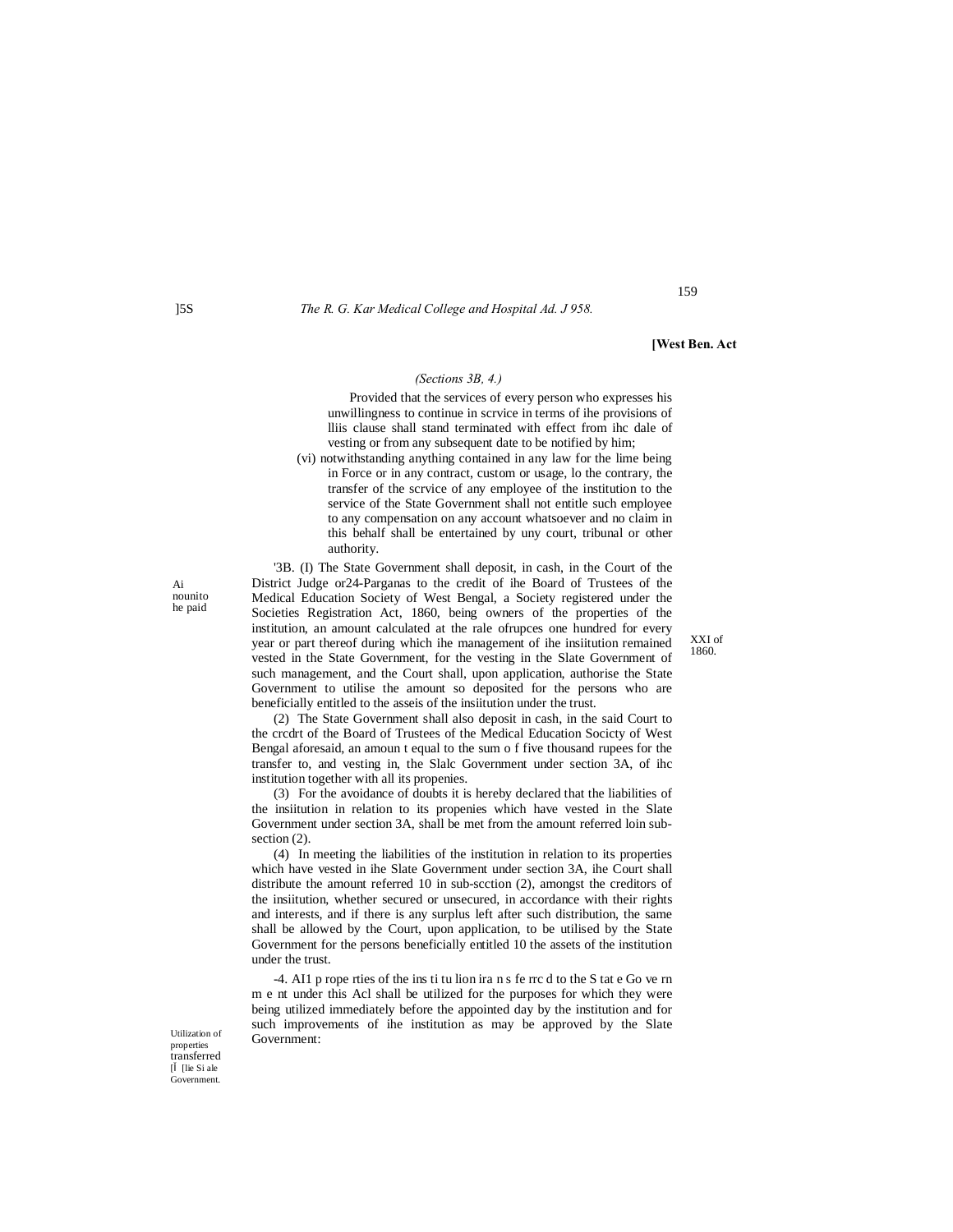#### *The R. G. Kar Medical College and Hospital Act, 1958.*

# **VIII of 1958.]**

# *(Sections 5, 5A, 6.)*

Provided thai if ihe Slate Government so directs, any such property may be utilized for any purpose of the institution other than the purpose for which il was being utilized immediately before the appointed day.

'5. The Principal-Superintendent, R. G, Kar Medical College and Hospital, shall be in charge of the management and administration of the institution and he shall, in the discharge of his duties, act in accordance with such directions, if any, as may be issued by ihe Slate Government in this behalf.

'5A. (1) The State Government shall, by notification in the *Official Gazette*, appoint a Committee to be called the R, G. Kar Medical College and Hospital Advisory Committee,

- (2) The Commit lee shall consist of the following members, namely: $\delta$ 
	- (a) the Director of Health Services, West Bengal, *ex-ojftcio,* who shall be Ihe Chairman of the Committee;
	- (b) the Principal-Superintendent, Calcutta Medical College and Hospital, *ex-officio',*
	- (c) two persons appointed by iheState Government from amongst the senior members of the staff of the institution;
	- (d) one person to be nominated by the Corporation of Calcutta;
	- (e) one member of the Faculty in Medicine of the University of Calcutta nominated by the Vicc-Chancellor of that University;
	- (f) two persons elected by the members of the Legislative Assembly of West Bengal from among themselves;
	- (g) four persons interested in medical education and public health nominated by the State Government; and
	- (h) the Principal-Superintendent, **R.** G. Kar Medical College and Hospital, Calcutta, *ex-officio,* who shall be the Secretary to the Committee.

(3) It shall be the duty of the Committee to advise the State Government on matters relating to the management of the institution.

6. The members of the Com mil lee, other than *e.x-officio* members, shall hold office during the pleasure of the Governor:

Term or office of Ihe members of the

**Committee** Provided that any such member may resign his scat by giving notice in writing to the Chairman.

Principal-Supcrintendcnl to be in charge of manageme nt and administration of the institution.

Appointment or Committe e.